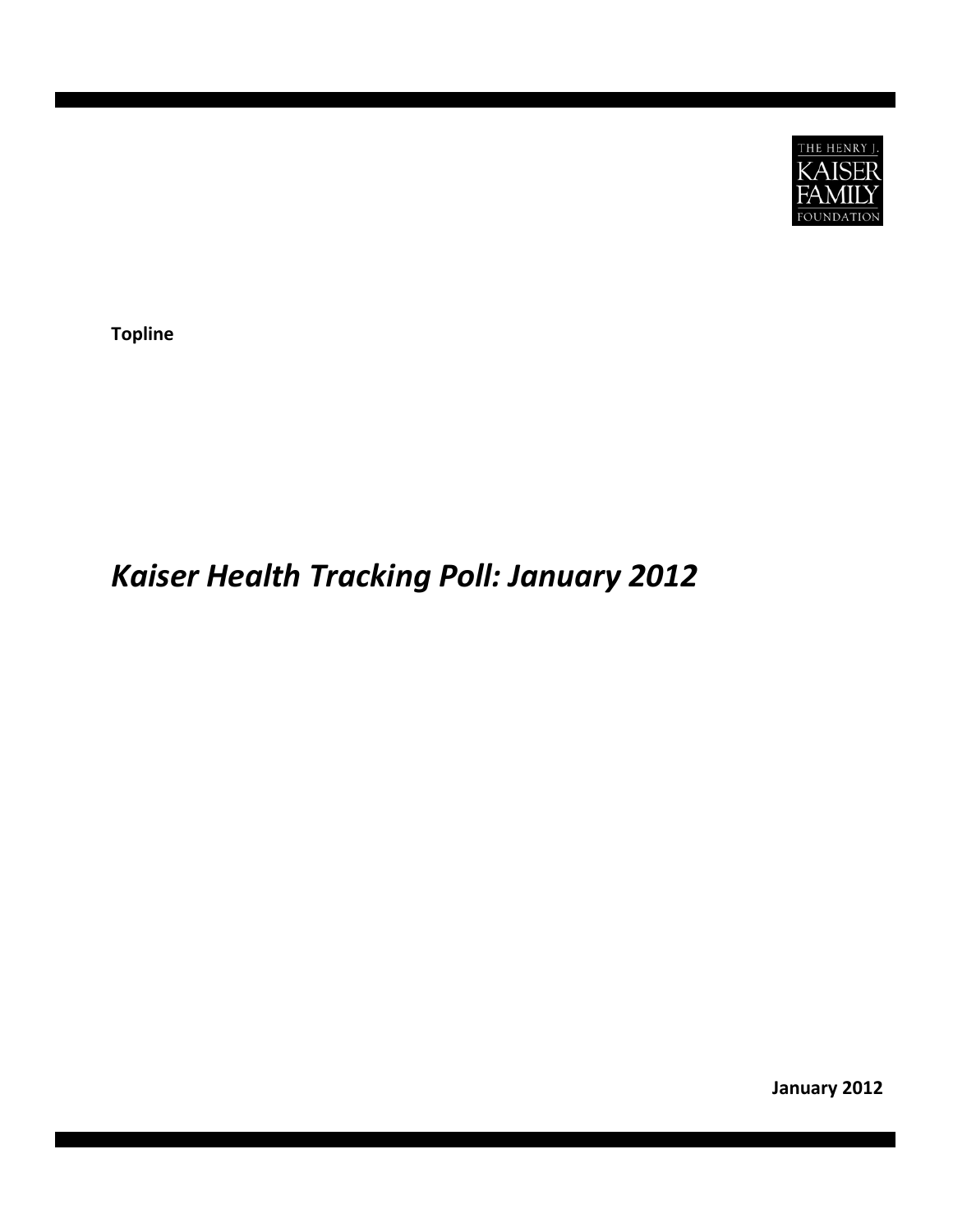## **METHODOLOGY**

This *Kaiser Health Tracking Poll* was designed and analyzed by public opinion researchers at the Kaiser Family Foundation led by Mollyann Brodie, Ph.D., including Liz Hamel, Sarah Cho, and Theresa Boston. The survey was conducted January 12‐17, 2012, among a nationally representative random digit dial telephone sample of 1,206 adults ages 18 and older, living in the United States, including Alaska and Hawaii (note: persons without a telephone could not be included in the random selection process). Computer‐assisted telephone interviews conducted by landline (703) and cell phone (503, including 275 who had no landline telephone) were carried out in English and Spanish by Braun Research, Inc. under the direction of Princeton Survey Research Associates International (PSRAI). Both the landline and cell phone samples were provided by Survey Sampling International, LLC to PSRAI. For the landline sample, respondents were selected by asking for the youngest adult male or female currently at home based on a random rotation. If no one of that gender was available, interviewers asked to speak with the youngest adult of the opposite gender. For the cell phone sample, interviews were conducted with the person who answered the phone.

The combined landline and cell phone sample was weighted to balance the sample demographics to match census estimates for the national population data from the Census Bureau's 2011 Annual Social and Economic Supplement (ASEC) on sex, age, education, race, Hispanic origin, nativity (for Hispanics only), and region along with data from the 2000 Census on population density. The sample was also weighted to match current patterns of telephone use using data from the January‐June 2011 National Health Interview Survey. The weight takes into account the fact that respondents with both a landline and cell phone have a higher probability of selection in the combined sample and also adjusts for the household size for the landline sample. All statistical tests of significance account for the effect of weighting. Weighted and unweighted values for key demographic variables are shown in the table below.

| Sample Demographics   |            |          |  |  |  |
|-----------------------|------------|----------|--|--|--|
|                       | Unweighted | Weighted |  |  |  |
| Gender                |            |          |  |  |  |
| Male                  | 50.4%      | 48.8%    |  |  |  |
| Female                | 49.6%      | 51.2%    |  |  |  |
|                       |            |          |  |  |  |
| <u>Age</u>            |            |          |  |  |  |
| 18-24                 | 7.0%       | 12.2%    |  |  |  |
| 25-34                 | 11.4%      | 15.9%    |  |  |  |
| 35-44                 | 15.4%      | 18.1%    |  |  |  |
| 45-54                 | 20.0%      | 17.7%    |  |  |  |
| 55-64                 | 21.2%      | 16.2%    |  |  |  |
| $65+$                 | 20.6%      | 16.4%    |  |  |  |
|                       |            |          |  |  |  |
| Education             |            |          |  |  |  |
| Less than high school | 6.7%       | 11.6%    |  |  |  |
| High school graduate  | 26.3%      | 33.5%    |  |  |  |
| Some college          | 25.5%      | 23.6%    |  |  |  |
| College graduate      | 38.5%      | 29.0%    |  |  |  |
|                       |            |          |  |  |  |
| Race/Ethnicity        |            |          |  |  |  |
| White, non-Hispanic   | 69.5%      | 66.4%    |  |  |  |
| Black, non-Hispanic   | 12.4%      | 11.5%    |  |  |  |
| Hispanic, US born     | 7.7%       | 6.6%     |  |  |  |
| Hispanic, non-US born | 2.7%       | 5.8%     |  |  |  |
| Other                 | 3.5%       | 6.0%     |  |  |  |

The margin of sampling error including the design effect for the full sample is plus or minus 3 percentage points. For results based on subgroups, the margin of sampling error may be higher. Sample sizes and margin of sampling errors for other subgroups are available by request. Note that sampling error is only one of many potential sources of error in this or any other public opinion poll.

The response rate calculated based on the American Association of Public Opinion Research's Response Rate 3 formula was 21 percent for the landline sample and 22 percent for the cell phone sample.

Trends in this document come from surveys listed on the last page. Values less than 0.5% are indicated by an asterisk (\*). "VOL." indicates that a response was volunteered by respondent, not an explicitly offered choice. Due to rounding, percentages may not add to 100.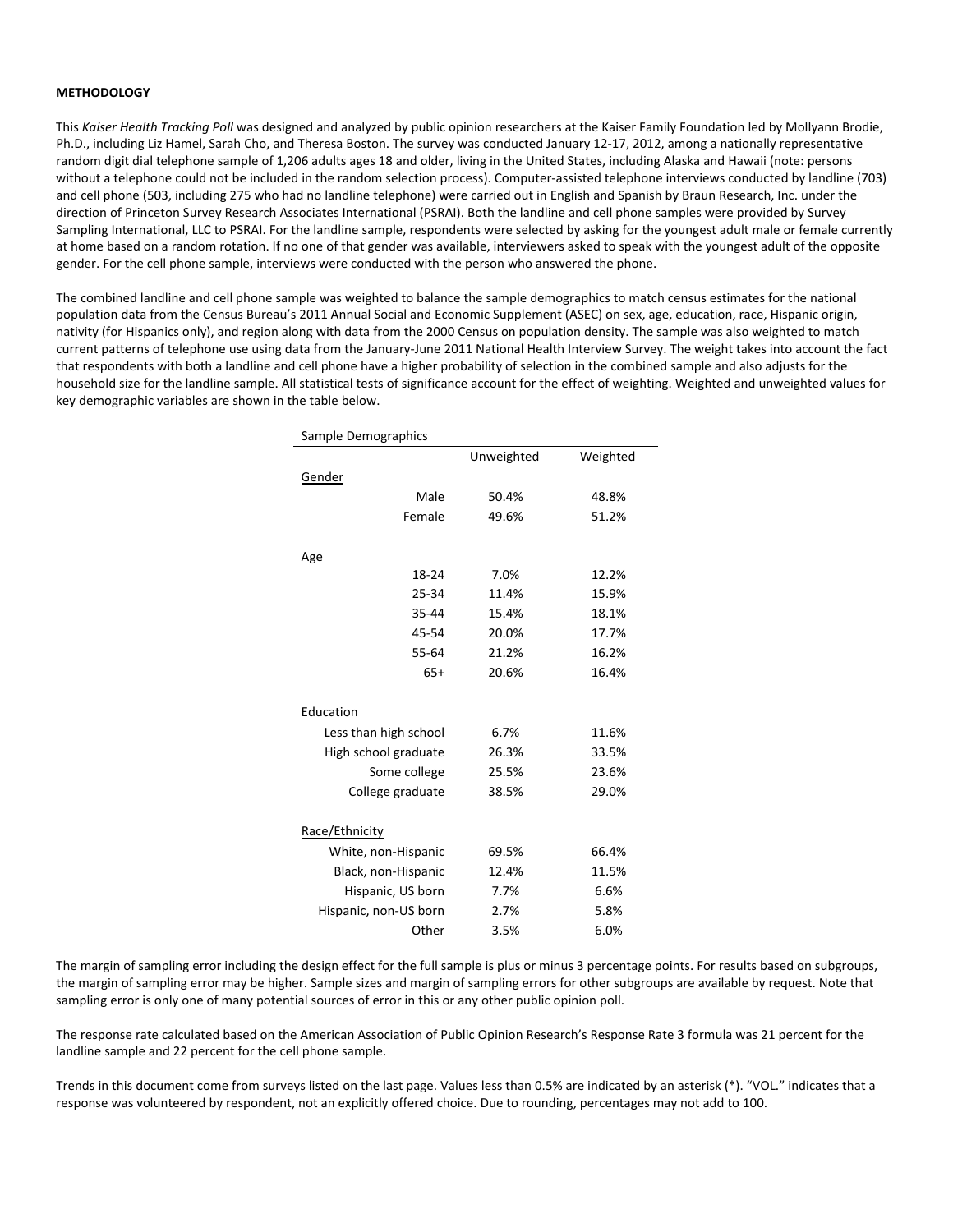1. As you may know, a health reform bill was signed into law in 2010. Given what you know about the health reform law, do you have a generally (favorable) or generally (unfavorable) opinion of it? [GET ANSWER THEN ASK: Is that a very (favorable/unfavorable) or somewhat (favorable/unfavorable) opinion?] [ROTATE OPTIONS IN PARENTHESES]

|                    | Very      | Somewhat  | Somewhat    | Very        | Don't know/ |
|--------------------|-----------|-----------|-------------|-------------|-------------|
|                    | favorable | favorable | unfavorable | unfavorable | Refused     |
| 01/12              | 18        | 19        | 14          | 30          | 19          |
| 12/11 <sup>1</sup> | 19        | 22        | 15          | 28          | 17          |
| 11/11              | 17        | 20        | 15          | 29          | 19          |
| 10/11              | 12        | 22        | 20          | 31          | 15          |
| 09/11              | 18        | 23        | 14          | 29          | 16          |
| 08/11              | 16        | 23        | 17          | 27          | 17          |
| 07/11              | 20        | 22        | 12          | 31          | 15          |
| 06/11              | 15        | 27        | 16          | 30          | 12          |
| 05/11              | 19        | 23        | 15          | 29          | 14          |
| 04/11              | 20        | 21        | 14          | 27          | 18          |
| 03/11              | 21        | 21        | 15          | 31          | 13          |
| 02/11              | 16        | 27        | 19          | 29          | 8           |
| 01/11              | 19        | 22        | 16          | 34          | 9           |
| 12/10              | 22        | 20        | 14          | 27          | 18          |
| 11/10              | 19        | 23        | 12          | 28          | 18          |
| 10/10              | 18        | 24        | 15          | 29          | 15          |
| 09/10              | 19        | 30        | 15          | 25          | 11          |
| 08/10              | 19        | 24        | 13          | 32          | 12          |
| 07/10              | 21        | 29        | 10          | 25          | 14          |
| 06/10              | 20        | 28        | 16          | 25          | 10          |
| 05/10              | 14        | 27        | 12          | 32          | 14          |
| $04/10^2$          | 23        | 23        | 10          | 30          | 14          |

<sup>1</sup> May 2010 through December 2011 trend wording was "As you may know, a health reform bill was signed into law early last year..."

<sup>2</sup> April 2010 trend wording was "[President Obama did sign a health reform bill into law last month…] Given what you know about the new health reform law, do you have a generally (favorable) or generally (unfavorable) opinion of it? (Is that a very favorable/unfavorable or somewhat favorable/unfavorable opinion?)"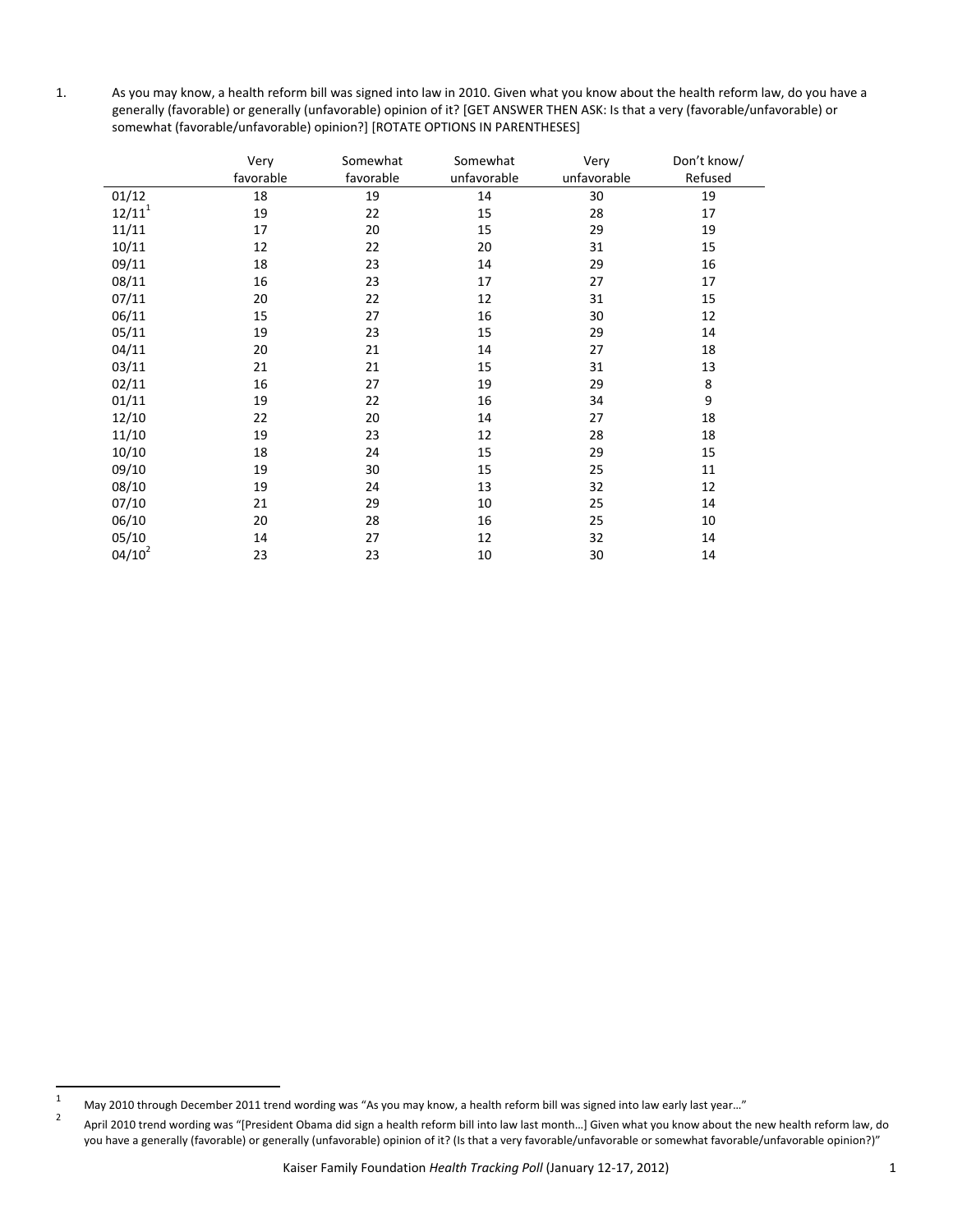2. Do you think (INSERT AND RANDOMIZE) will be (better off) or (worse off) under the health reform law, or don't you think it will make much difference? (ROTATE OPTIONS IN PARENTHESES ACROSS INTERVIEWS, BUT NOT WITHIN SAME INTERVIEW) [READ IF NECESSARY: "Will (INSERT ITEM) be (better off) or (worse off) under the health reform law, or don't you think it will make much difference?]

|    |                     |            |           | Not much   | (VOL.)                                              | Don't know/              |
|----|---------------------|------------|-----------|------------|-----------------------------------------------------|--------------------------|
|    |                     | Better off | Worse off | difference | Depends                                             | Refused                  |
| a. | You and your family |            |           |            |                                                     |                          |
|    | 01/12               | 26         | 33        | 35         | $- -$                                               | 6                        |
|    | 12/11               | 26         | 31        | 39         | --                                                  | 5                        |
|    | 11/11               | 23         | 31        | 41         | $-$                                                 | 5                        |
|    | 10/11               | 18         | 31        | 44         | --                                                  | 6                        |
|    | 09/11               | 27         | 32        | 34         | --                                                  | 7                        |
|    | 08/11               | 24         | 33        | 37         |                                                     | 6                        |
|    | 07/11               | 27         | 29        | 39         |                                                     | 5                        |
|    | 06/11               | 24         | 34        | 35         | $-$                                                 | $\overline{7}$           |
|    | 05/11               | 28         | 28        | 38         | --                                                  | 6                        |
|    | 04/11               | 27         | 28        | 37         | --                                                  | 8                        |
|    | 03/11               | 26         | 30        | 39         |                                                     | 5                        |
|    | 02/11               | 28         | 31        | 38         | --                                                  | 3                        |
|    | 01/11               | $20\,$     | 32        | 44         |                                                     | 4                        |
|    | 12/10               | 32         | 33        | 28         |                                                     | 7                        |
|    | 11/10               | 25         | 31        | 34         |                                                     | 9                        |
|    | 10/10               | 31         | 29        | 32         |                                                     | $\overline{\phantom{a}}$ |
|    | 09/10               | 32         | 28        | 33         | --                                                  | $\overline{7}$           |
|    | 08/10               | 29         | 30        | 36         |                                                     | 5                        |
|    | 07/10               | 32         | 29        | 33         | $- -$                                               | 6                        |
|    | 06/10               | 28         | 28        | 39         | --                                                  | 5                        |
|    | 05/10               | 29         | 30        | 32         | --                                                  | 9                        |
|    | 04/10               | 31         | 32        | $30\,$     | $\hspace{0.05cm} -\hspace{0.05cm} -\hspace{0.05cm}$ | 8                        |
|    | $03/10^3$           | 35         | 32        | 28         | $\mathbf{2}$                                        | 3                        |
|    | 02/10               | 34         | 32        | 26         | 3                                                   | 5                        |
|    | 01/10               | 32         | 33        | 29         | 3                                                   | 4                        |
|    | 12/09               | 35         | 27        | 32         | 3                                                   | 3                        |
|    | 11/09               | 42         | 24        | 27         | 3                                                   | 4                        |
|    | 10/09               | 41         | 27        | 28         | 2                                                   | 3                        |
|    | 09/09               | 42         | 23        | 28         | 4                                                   | 3                        |
|    | 08/09               | 36         | 31        | 27         | $\overline{\mathbf{c}}$                             | 4                        |
|    | 07/09               | 39         | 21        | 32         | 4                                                   | 3                        |
|    | 06/09               | 39         | 16        | 36         | 3                                                   | 5                        |
|    | 04/09               | 43         | 14        | 36         | 4                                                   | 4                        |
|    | 02/09               | 38         | $11\,$    | 43         | 4                                                   | 3                        |

*Q2 continued on next page*

<sup>3</sup> February 2009 through March 2010 trend wording was "Do you think (INSERT) would be (better off) or (worse off) if the president and Congress passed health care reform, or don't you think it would make much difference?"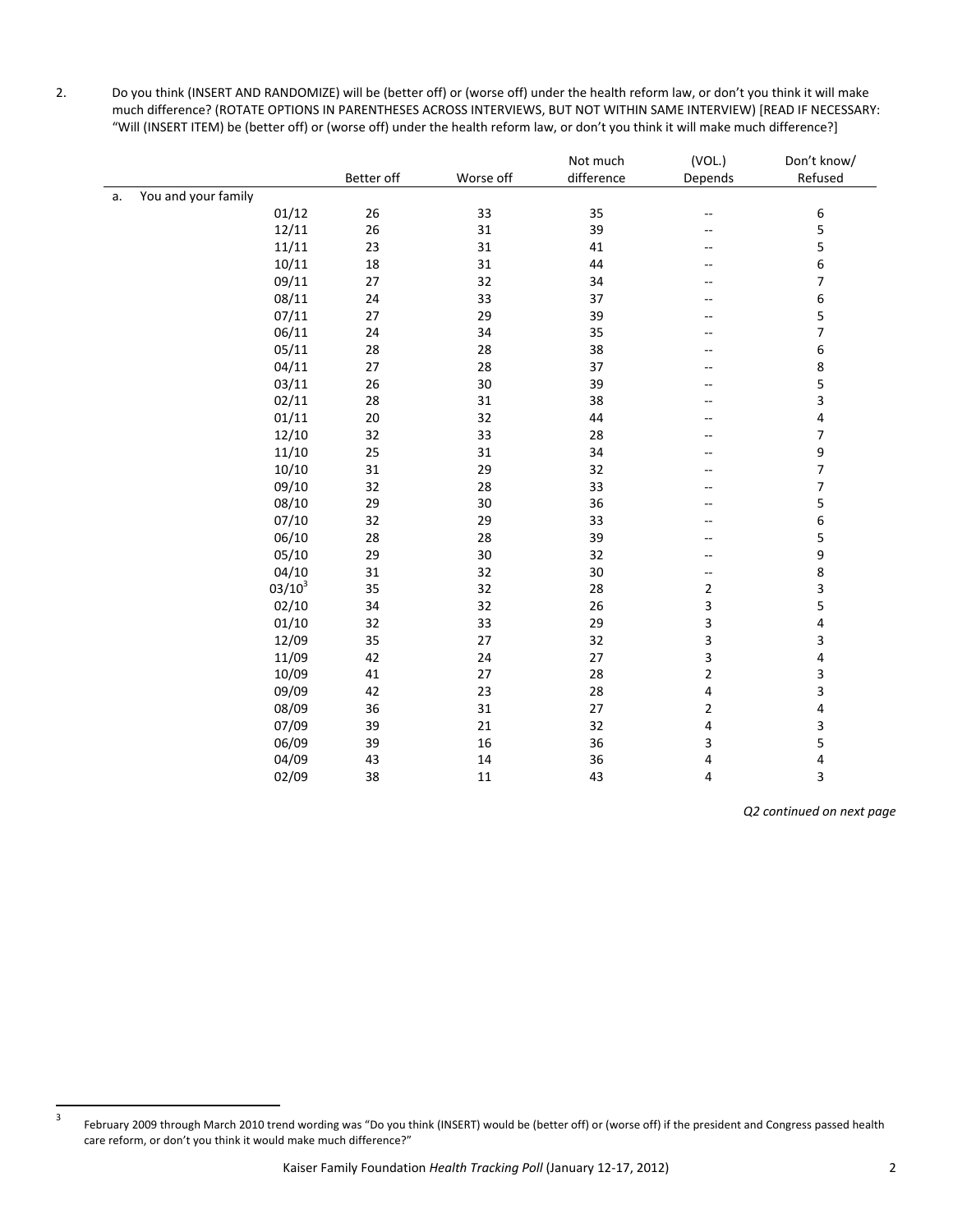# *Q2 continued*

|    |                            |            |           | Not much   | (VOL.)                   | Don't know/             |
|----|----------------------------|------------|-----------|------------|--------------------------|-------------------------|
|    |                            | Better off | Worse off | difference | Depends                  | Refused                 |
| b. | The country as a whole     |            |           |            |                          |                         |
|    | 01/12                      | 37         | 36        | 19         | 44                       | $\bf 8$                 |
|    | 12/11                      | 37         | 37        | 19         | $\overline{a}$           | $\overline{7}$          |
|    | 11/11                      | 35         | 36        | 22         | --                       | $\overline{7}$          |
|    | 10/11                      | 28         | 36        | 29         | $\overline{\phantom{a}}$ | $\overline{\mathbf{7}}$ |
|    | 09/11                      | 38         | 36        | 18         | --                       | 8                       |
|    | 08/11                      | 33         | 37        | $21\,$     | --                       | 9                       |
|    | 07/11                      | 39         | 35        | $20\,$     | $-\!$ –                  | 6                       |
|    | 06/11                      | 35         | 39        | $20\,$     | $\overline{a}$           | 6                       |
|    | 05/11                      | 37         | 38        | 19         | $\overline{\phantom{a}}$ | 6                       |
|    | 04/11                      | 39         | 35        | $18\,$     | --                       | 9                       |
|    | 03/11                      | 38         | 35        | 19         | $\overline{a}$           | $\overline{7}$          |
|    | 02/11                      | 37         | 39        | 19         | $-\!$ –                  | 5                       |
|    | 01/11                      | 34         | 38        | 22         | --                       | 5                       |
|    |                            | 40         | 37        | 15         |                          | $\,8\,$                 |
|    | 12/10                      |            |           |            | $-$                      |                         |
|    | 11/10                      | 38         | 36        | $16\,$     | $\overline{a}$           | $10\,$                  |
|    | 10/10                      | 39         | 34        | $18\,$     | --                       | $\boldsymbol{9}$        |
|    | 09/10                      | 42         | 34        | 15         | $-$                      | $\boldsymbol{9}$        |
|    | 08/10                      | 39         | 37        | 18         | $-\!$ –                  | 6                       |
|    | 07/10                      | 43         | 35        | 15         | --                       | $\boldsymbol{7}$        |
|    | 06/10                      | 42         | 32        | 19         | $-$                      | 6                       |
|    | 05/10                      | 43         | 35        | 13         | $\overline{a}$           | 9                       |
|    | 04/10                      | 45         | 35        | $11\,$     | --                       | 9                       |
|    | 03/10                      | 45         | 34        | $14\,$     | 3                        | 4                       |
|    | 02/10                      | 45         | 34        | $12\,$     | 4                        | 5                       |
|    | 01/10                      | 42         | 37        | $12\,$     | 3                        | 5                       |
|    | 12/09                      | 45         | 31        | $17\,$     | 4                        | $\overline{\mathbf{3}}$ |
|    | 11/09                      | 54         | $27\,$    | $11\,$     | 3                        | 5                       |
|    | 10/09                      | 53         | 28        | $12\,$     | $\mathbf 2$              | 4                       |
|    | 09/09                      | 53         | 26        | 14         | 4                        | 4                       |
|    | 08/09                      | 45         | 34        | $14\,$     | 3                        | $\overline{\mathbf{4}}$ |
|    | 07/09                      | 51         | 23        | $16\,$     | $\pmb{4}$                | $\,$ 6 $\,$             |
|    | 06/09                      | 57         | $16\,$    | 19         | $\mathbf{3}$             | 5                       |
|    | 04/09                      | 56         | 15        | $21\,$     | $\mathbf{3}$             | 5                       |
|    | 02/09                      | 59         | $12\,$    | 19         | 5                        | 5                       |
|    |                            |            |           |            |                          |                         |
| c. | Doctors                    |            |           |            |                          |                         |
|    | 01/12                      | 28         | 37        | 24         | н.                       | $11\,$                  |
|    |                            |            |           |            |                          |                         |
| d. | Hospitals                  |            |           |            |                          |                         |
|    | 01/12                      | 32         | 33        | 23         | $-\!$ –                  | 12                      |
|    |                            |            |           |            |                          |                         |
| e. | Health insurance companies |            |           |            |                          |                         |
|    | 01/12                      | 33         | 33        | 23         | $\overline{\phantom{a}}$ | 11                      |
|    |                            |            |           |            |                          |                         |
| f. | The uninsured              |            |           |            |                          |                         |
|    | 01/12                      | 53         | 25        | 14         |                          | 8                       |
|    | 11/11                      | 51         | 23        | 17         |                          | 9                       |
|    | 08/11                      |            | $20\,$    | 22         |                          | 9                       |
|    |                            | 49         |           |            |                          |                         |
|    | 05/11                      | 55         | 25        | 15         |                          | 5                       |
|    | 09/10                      | 57         | $20\,$    | 15         |                          | 8                       |
|    | 04/10                      | 67         | 15        | $10\,$     | --                       | 8                       |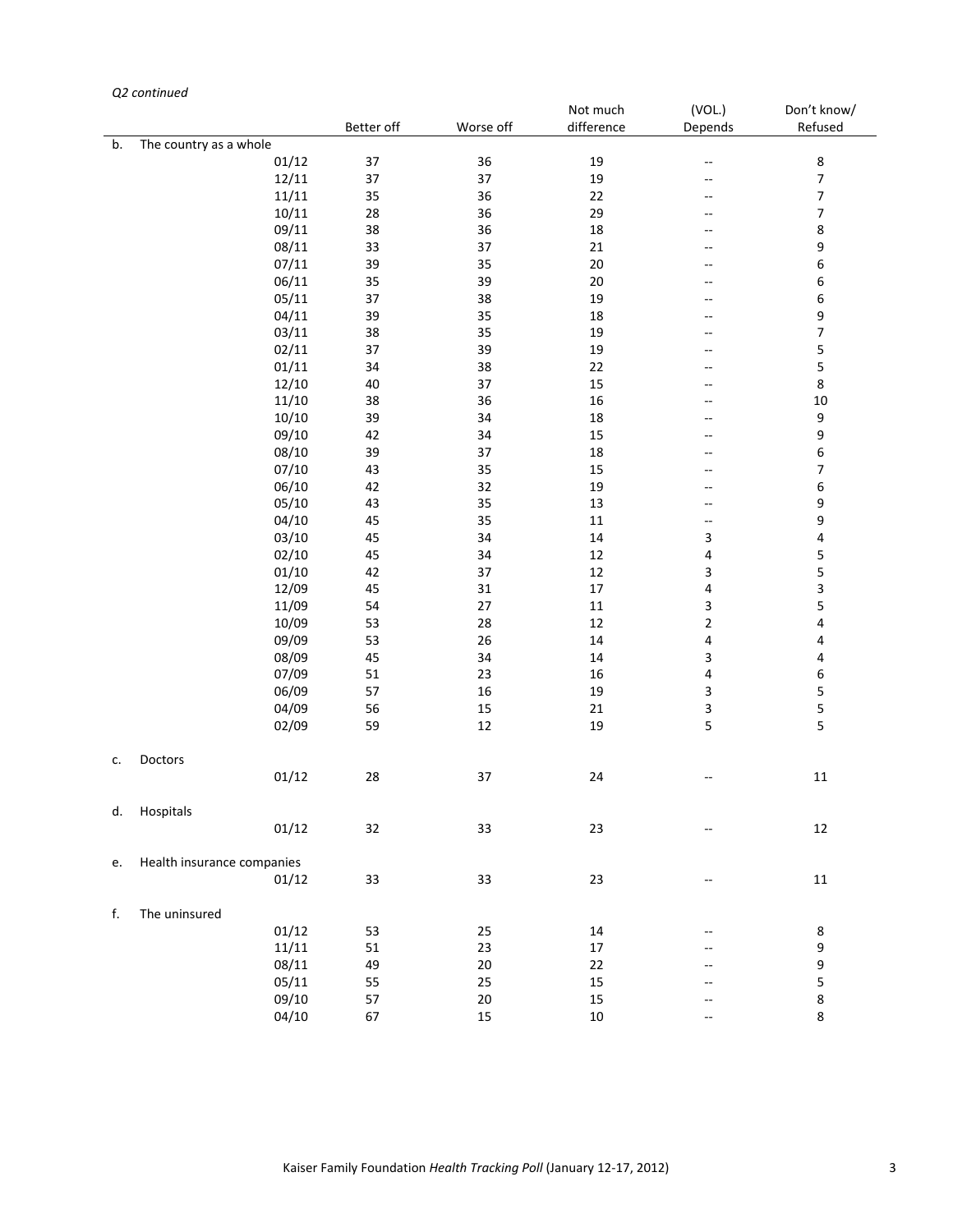3. What would you like to see Congress do when it comes to the health care law? They should expand the law, they should keep the law as is, they should repeal the law and replace it with a Republican-sponsored alternative, (or) they should repeal the law and not replace it? (READ AND ROTATE 1‐4, 4‐1. ENTER ONE ONLY)

|       |            |          | Repeal and       |             |             |
|-------|------------|----------|------------------|-------------|-------------|
|       |            | Keep law | replace with     | Repeal and  | Don't know/ |
|       | Expand law | as is    | Rep. alternative | NOT replace | Refused     |
| 01/12 | 31         | 19       | 18               | 22          | 11          |
| 12/11 | 30         | 20       | 16               | 22          | 11          |
| 11/11 | 32         | 18       | 15               | 24          | 11          |
| 09/11 | 33         | 19       | 16               | 21          | 12          |
| 07/11 | 33         | 20       | 16               | 21          | 10          |
| 06/11 | 31         | 20       | 19               | 19          | 12          |
| 05/11 | 30         | 21       | 19               | 19          | 10          |
| 04/11 | 33         | 19       | 15               | 20          | 14          |
| 03/11 | 30         | 21       | 18               | 21          | 10          |
| 02/11 | 30         | 20       | 19               | 20          | 10          |
| 01/11 | 28         | 19       | 23               | 20          | 10          |

4. During the past 30 days, have you had any conversations with friends or family about the health care law, or not?

|                                                       | 01/12 |
|-------------------------------------------------------|-------|
| Yes, have had conversations with friends or family    | 31    |
| No, have not had conversations with friends or family | 69    |
| Don't know/Refused                                    | *     |

5. In these conversations about the health care law, have you heard mostly (good) things about the law, mostly (bad) things, or a mix of the two? (ROTATE ITEMS IN PARENTHESES)

*Based on those who have had conversations with friends or family about health care law (n=416)*

|                                                       | 01/12  |        |
|-------------------------------------------------------|--------|--------|
| Mostly good things                                    | 17     |        |
| Mostly bad things                                     | 46     |        |
| Mix of the two                                        | 36     |        |
| Don't know/Refused                                    | 1      |        |
| Summary of Q4 and Q5 based on total                   |        |        |
|                                                       | 01/12  |        |
| Yes, have had conversations with friends or family    | 31     |        |
| Heard mostly good things                              |        | 5      |
| Heard mostly bad things                               |        | 14     |
| Heard mix of the two                                  |        | 11     |
| Don't know/Refused                                    |        | $\ast$ |
| No, have not had conversations with friends or family | 69     |        |
| Don't know/Refused                                    | $\ast$ |        |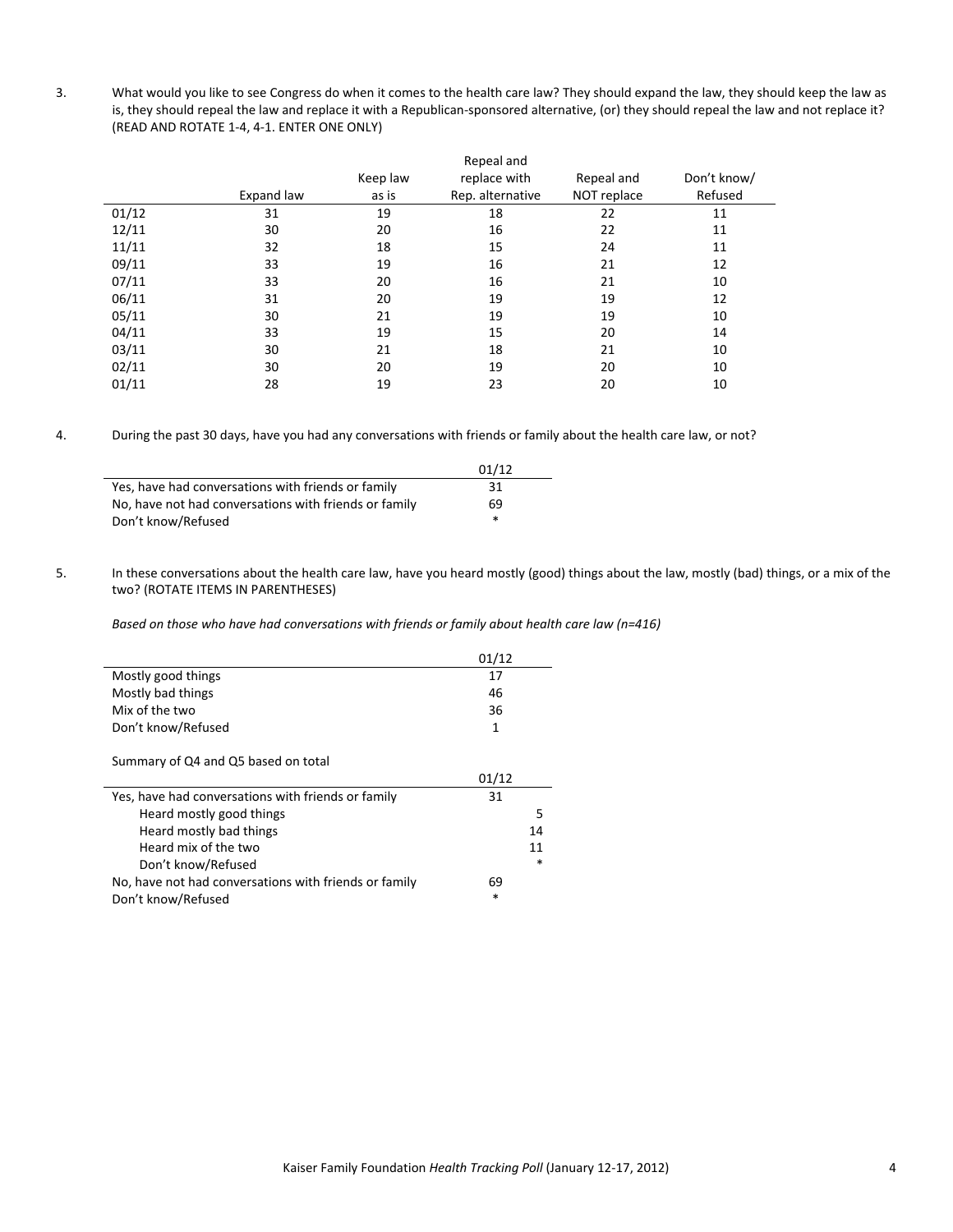6. As you may know, the health reform law will require nearly all Americans to have health insurance by 2014 or else pay a fine. Would you say you feel very favorable, somewhat favorable, somewhat unfavorable or very unfavorable about that provision of the law?

|           | Very<br>favorable | Somewhat<br>favorable | Somewhat<br>unfavorable | Verv<br>unfavorable | Don't know/<br>Refused |
|-----------|-------------------|-----------------------|-------------------------|---------------------|------------------------|
| 01/12     | 14                | 16                    | 15                      | 52                  |                        |
| $12/11^4$ | 17                | 16                    | 18                      | 47                  |                        |
| 11/11     | 16                | 19                    | 20                      | 43                  |                        |
| 01/11     | 11                | 12                    | 17                      | 59                  |                        |
| 08/10     | 14                | 13                    | 18                      | 52                  |                        |
| 06/10     | 14                | 20                    | 21                      | 44                  |                        |

7FAV. Could you tell me in your own words what is the main reason you have a favorable opinion of the requirement that nearly all Americans have health insurance by 2014 or else pay a fine? (OPEN‐END)

*Based on those who have a favorable opinion of health insurance requirement (n=379)*

|                                                                                  | 01/12 |
|----------------------------------------------------------------------------------|-------|
| Everyone needs health care/insurance                                             | 32    |
| Covers all/expands coverage                                                      | 17    |
| People should be responsible for themselves/everyone should pay their fair share | 16    |
| Controls cost/Makes insurance more affordable                                    | 15    |
| Will help/generally favorable                                                    |       |
| Fair                                                                             |       |
| Other nations cover all                                                          |       |
| Law won't work without it                                                        |       |
| Other reason for a favorable opinion                                             | 11    |
| None                                                                             |       |
| Don't know/Refused                                                               | 9     |
|                                                                                  |       |

*Percentages will add to more than 100 due to multiple responses.*

7UNFAV. Could you tell me in your own words what is the main reason you have an unfavorable opinion of the requirement that nearly all Americans have health insurance by 2014 or else pay a fine? (OPEN‐END)

*Based on those who have an unfavorable opinion of health insurance requirement (n=784)*

|                                                                                      | 01/12 |
|--------------------------------------------------------------------------------------|-------|
| Government overreach/Government shouldn't make me do anything/Shouldn't be forced to | 30    |
| do anything                                                                          |       |
| Unaffordable/Too expensive                                                           | 25    |
| Fines (Net)                                                                          | 22    |
| Complaints/comments about fine                                                       | 16    |
| If can't afford health insurance, can't afford the fine                              | 6     |
| Unconstitutional/Illegal                                                             | 5     |
| Other cost concerns                                                                  | 3     |
| Not fair                                                                             | 3     |
| General dislike                                                                      | 3     |
| <b>Bad for business</b>                                                              | 2     |
| Quality will decrease                                                                |       |
| Want national health insurance/Government should pay                                 |       |
| Other reason for an unfavorable opinion                                              | 9     |
| Don't know/Refused                                                                   | 6     |
|                                                                                      |       |

*Percentages will add to more than 100 due to multiple responses.*

<sup>4</sup> June 2010 through December 2011 favorability trend was asked as an item on a list of provisions of the health reform law.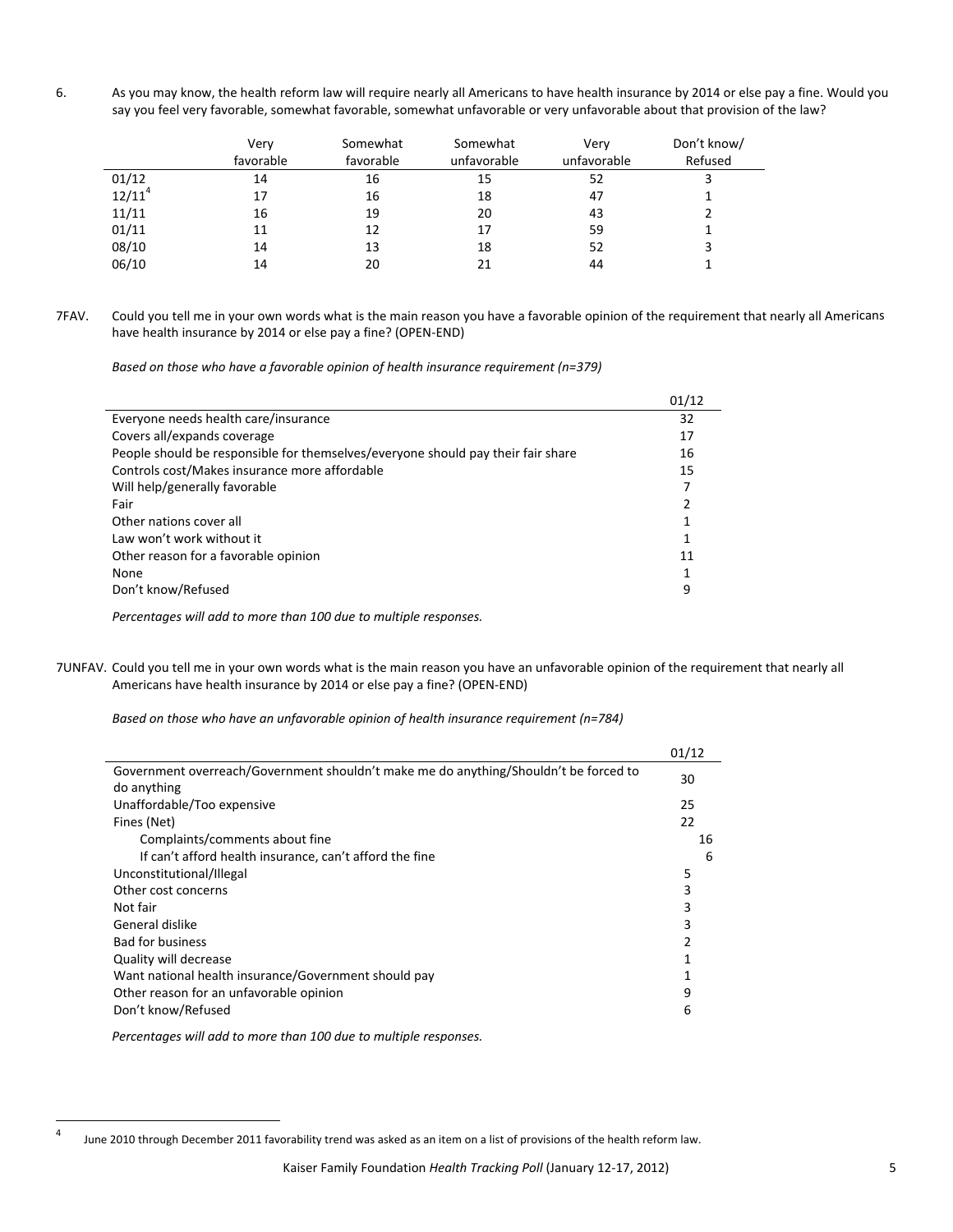READ TO ALL: Next I'd like to ask you some questions about the U.S. Supreme Court.

8. Do you think the Supreme Court Justices usually decide their cases based on legal analysis without regard to politics and ideology, or do you think they sometimes let their own ideological views influence their decisions?

|                                             | 01/12 |
|---------------------------------------------|-------|
| Decide cases based on legal analysis        | 17    |
| Sometimes let own views influence decisions | 75    |
| Don't know/Refused                          | q     |

9. As you may know, lawsuits challenging the federal government's authority to require all Americans to have health insurance as part of the health reform law have been filed in the U.S. courts. The Supreme Court has announced they will hear arguments in the case later this year. How much would you say you've heard about these lawsuits? A lot, some, only a little or nothing at all?

|                    | 01/12 |
|--------------------|-------|
| A lot              | 13    |
| Some               | 18    |
| Only a little      | 33    |
| Nothing at all     | 35    |
| Don't know/Refused |       |

10. In your own opinion, do you think the Supreme Court should rule that it is (constitutional) or (unconstitutional) for the federal government to require all Americans to have health insurance, or do you not know enough to say? (ROTATE ITEMS IN PARENTHESES)

|                          | 01/12 |
|--------------------------|-------|
| Constitutional           | 17    |
| Unconstitutional         | 54    |
| Don't know enough to say | 28    |
| Don't know/Refused       |       |

11. In ruling on this case, do you think the Supreme Court Justices will (base their decision on legal analysis without regard to ideology or politics) or do you think they will (let their own ideological views influence their decision)? (ROTATE ITEMS IN PARENTHESES)

|                                        | 01/12 |
|----------------------------------------|-------|
| Base decision on legal analysis        | 28    |
| Let own views influence their decision | 59    |
| Don't know/Refused                     | 13    |

12. Do you expect the Supreme Court to rule that the requirement that all Americans have health insurance is (constitutional) or (unconstitutional)? (ROTATE ITEMS IN PARENTHESES)

|                    | 01/12 |
|--------------------|-------|
| Constitutional     | 29    |
| Unconstitutional   | 55    |
| Don't know/Refused | 16    |

13. If the Supreme Court rules that the federal government cannot require Americans to have health insurance, do you expect some parts of the health care law will still be implemented, or do you think this will effectively mean the end of the entire law?

|                                                 | 01/12 |
|-------------------------------------------------|-------|
| Some parts of the law will still be implemented | 55    |
| Effectively means end of the entire law         | 30    |
| Don't know/Refused                              | 15    |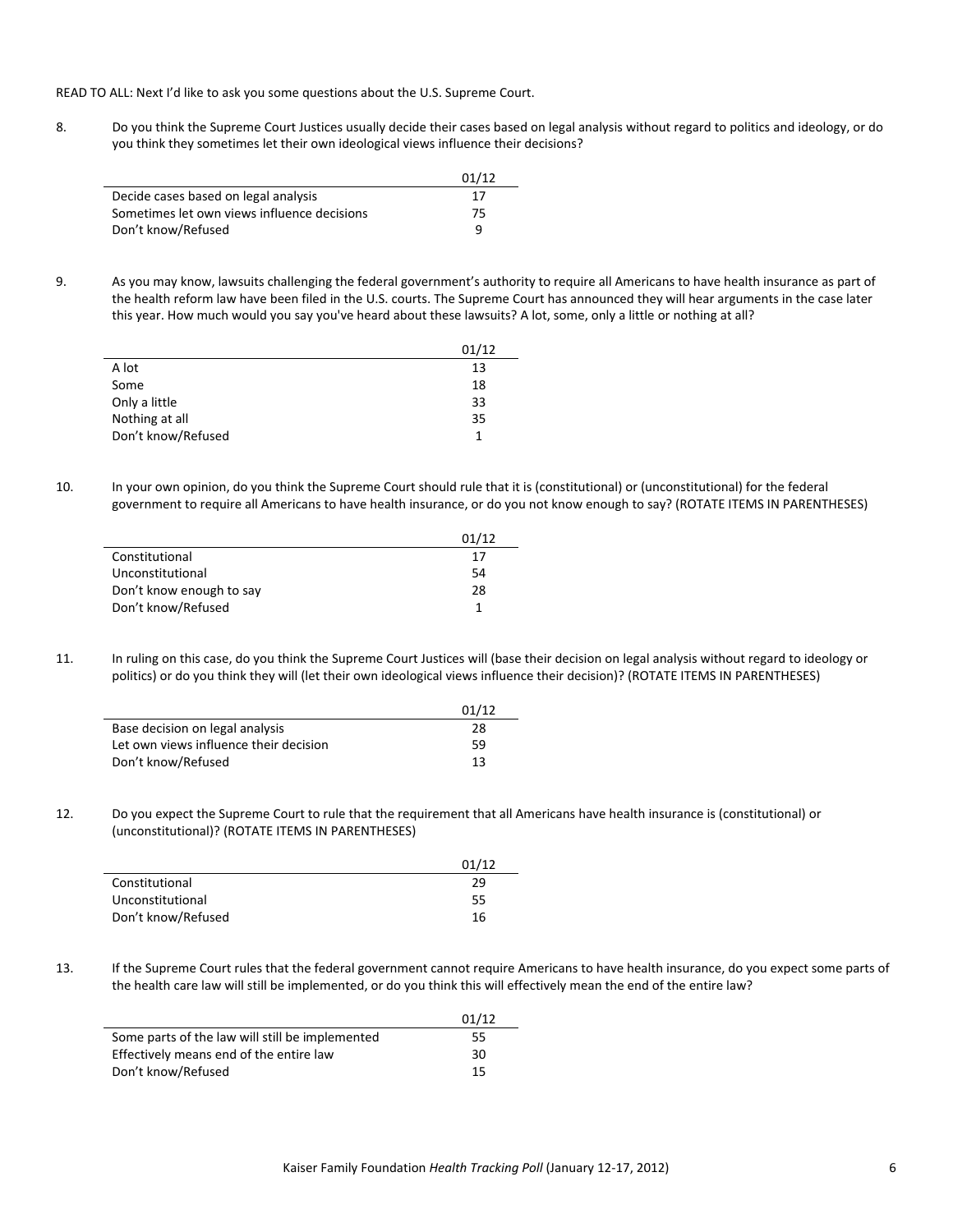14. Thinking again about the provision in the health reform law that will require nearly all Americans to have health insurance by 2014 or else pay a fine. I'm going to read you some arguments for and against this provision of the law. What if you heard that (INSERT AND RANDOMIZE). Would that make you (more) or (less) likely to support requiring nearly all Americans to have health insurance, or wouldn't it make a difference either way? Next, (INSERT NEXT ITEM)?

*Item d based on half sample A (n=592) Item e based on half sample B (n=614)*

|    |                                                                                                                                                                                | More likely to | Less likely to | Wouldn't make | Don't know/ |
|----|--------------------------------------------------------------------------------------------------------------------------------------------------------------------------------|----------------|----------------|---------------|-------------|
|    |                                                                                                                                                                                | support        | support        | a difference  | Refused     |
| а. | Under the law, most Americans would still get<br>coverage through their employers and so would<br>automatically satisfy the requirement without<br>having to buy new insurance | 40             | 20             | 36            | 4           |
| b. | Without such a requirement, people may wait until<br>they are seriously ill to buy health insurance, which<br>will drive up health insurance costs for everyone                | 25             | 38             | 33            | 4           |
|    | People would not be held to this requirement if the<br>cost of new coverage would consume too large a<br>share of their income                                                 | 31             | 34             | 30            | 5           |
| d. | Requiring all Americans to have health insurance<br>could mean that some people would be required to<br>buy health insurance they find too expensive                           | 15             | 56             | 26            | 3           |
|    | e. Requiring all Americans to have health insurance<br>could mean that some people would be required to<br>buy health insurance they do not want or do not<br>feel they need   | 20             | 43             | 33            | 5           |
|    | The government should not be able to tell people<br>what they have to buy                                                                                                      | 35             | 32             | 28            | 4           |

### READ: On another topic…

 $\overline{\phantom{a}}$ 

15. Do you think Mitt Romney and Barack Obama have views on health care policy that are very similar, somewhat similar, somewhat different, or very different?

|                    | 01/12 |
|--------------------|-------|
| Very similar       |       |
| Somewhat similar   | 22    |
| Somewhat different | 23    |
| Very different     | 21    |
| Don't know/Refused | 27    |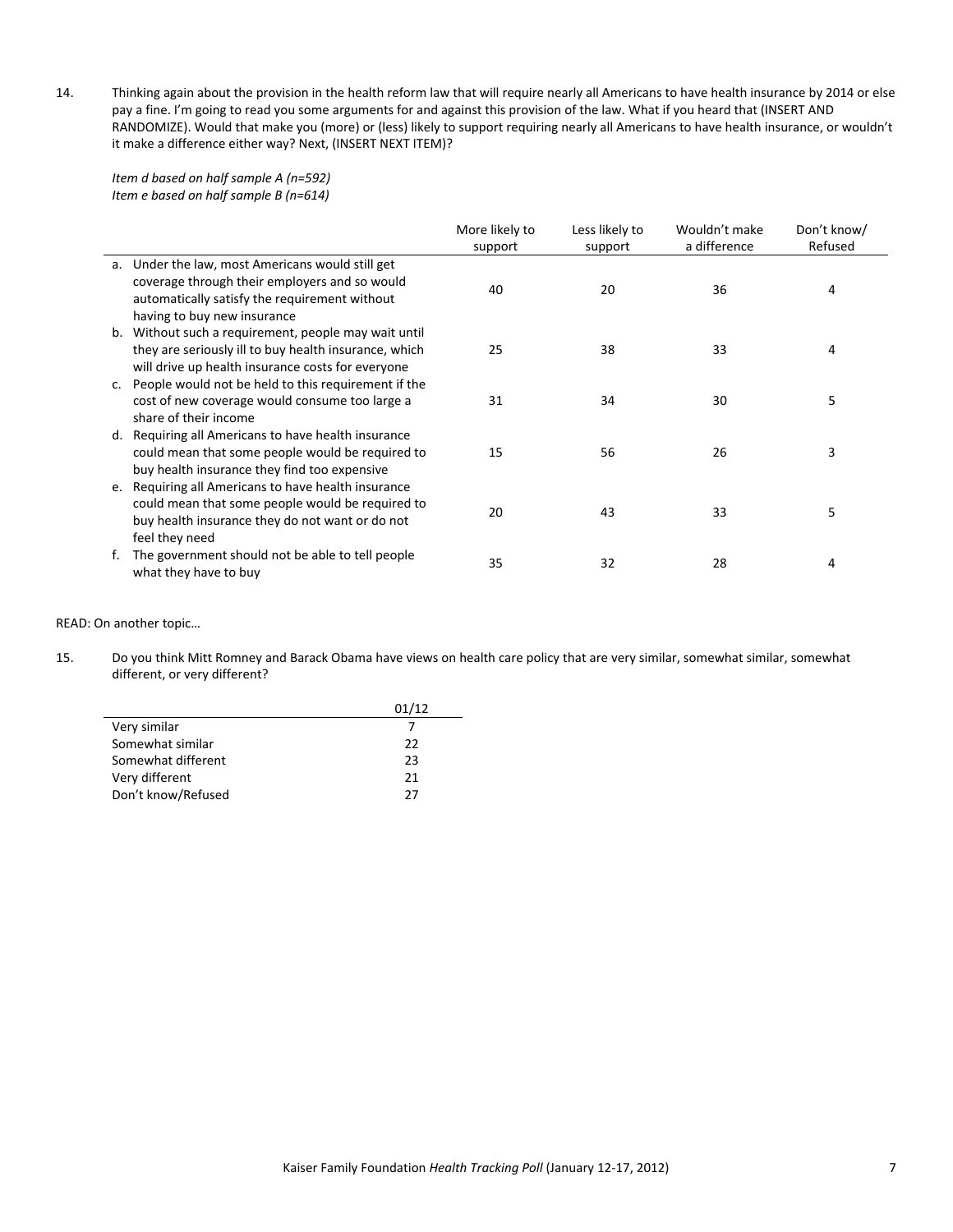16. As you may know, the state of Massachusetts passed a health reform law in 2006 when Mitt Romney was the state's governor. Given what you know about it, do you have a generally (favorable) or generally (unfavorable) opinion of the MASSACHUSETTS health reform law, or do you not know enough to say? [GET ANSWER THEN ASK: Is that a very (favorable/unfavorable) or somewhat (favorable/unfavorable) opinion?] (ROTATE OPTIONS IN PARENTHESES)

|                          | 01/12 | $10/11^5$ |
|--------------------------|-------|-----------|
| Very favorable           | 6     | 6         |
| Somewhat favorable       | 9     | 6         |
| Somewhat unfavorable     | 6     | 5         |
| Very unfavorable         | 8     | 8         |
| Don't know enough to say | 69    | 71        |
| Don't know/Refused       | 3     | 3         |

L

17. How similar or different do you think the Massachusetts law is from the NATIONAL health reform law passed in 2010? Would you say the two plans are very similar, somewhat similar, somewhat different, very different, or do you not know enough to say?

|                          | 01/12 | $10/11^{6}$ |
|--------------------------|-------|-------------|
| Very similar             | 6     | 4           |
| Somewhat similar         | 15    | 13          |
| Somewhat different       |       |             |
| Very different           | 4     | 4           |
| Don't know enough to say | 65    | 71          |
| Don't know/Refused       | 3     |             |

<sup>5</sup> October 2011 trend based on half sample (n=599).

<sup>6</sup> October 2011 trend wording was "How similar or different do you think the Massachusetts law is from the NATIONAL health reform law passed last year?"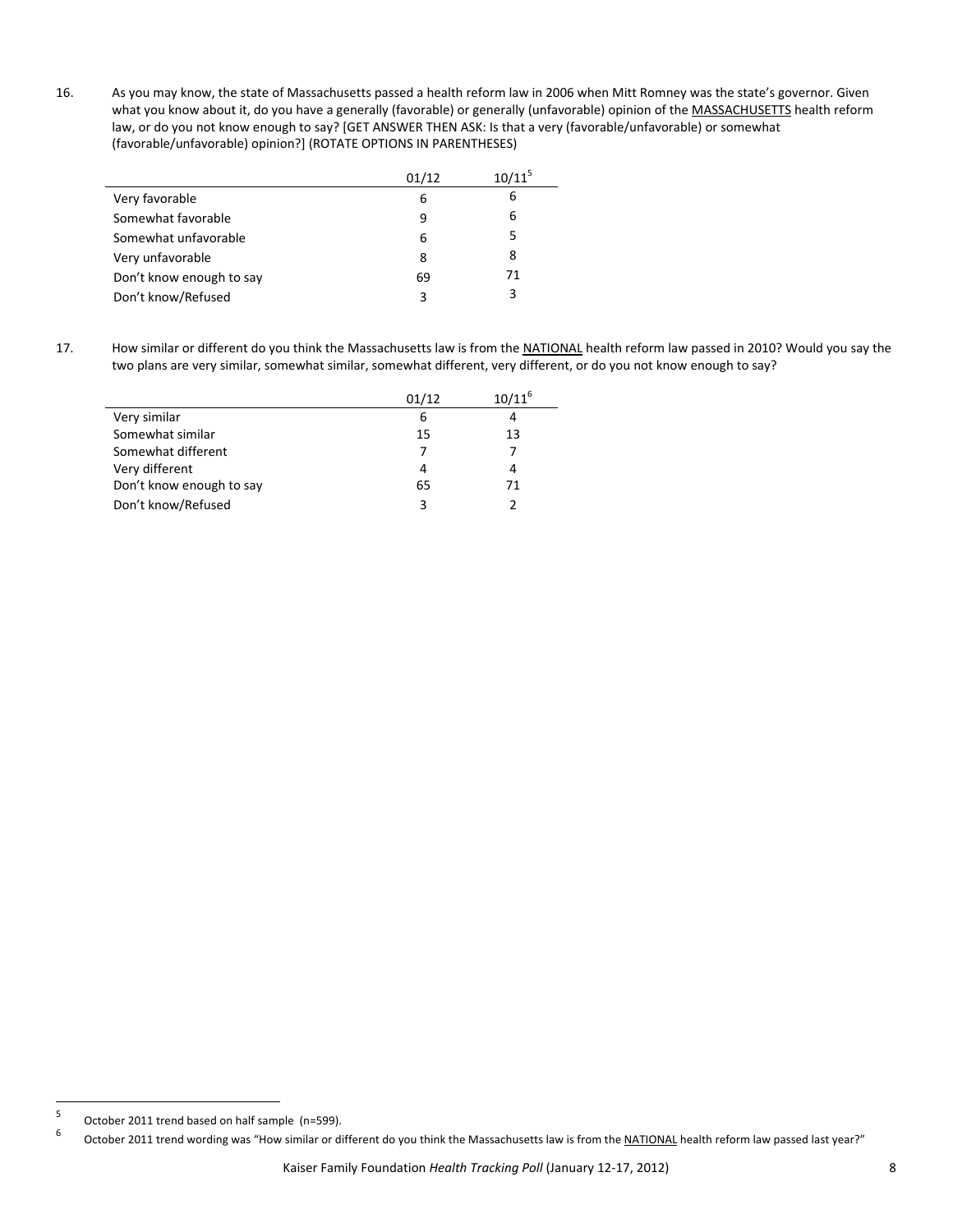## **DEMOGRAPHICS**

Finally, I have just a few questions we will use to describe the people who took part in our survey…

| D1. | Record respondent's sex |    |  |
|-----|-------------------------|----|--|
|     | Male                    | 49 |  |
|     | Female                  | 51 |  |

D2. In general, would you say your health is excellent, very good, good, only fair, or poor?

| Excellent          | 24 |
|--------------------|----|
| Very good          | 29 |
| Good               | 29 |
| Only fair          | 12 |
| Poor               | 4  |
| Don't know/Refused | 1  |

D3. What best describes your employment situation today? (READ IN ORDER)

| Employed full-time                          | 44 |
|---------------------------------------------|----|
| Employed part-time                          | 11 |
| Unemployed and currently seeking employment |    |
| Unemployed and not seeking employment       | 2  |
| A student                                   |    |
| Retired                                     | 17 |
| On disability and can't work                | 6  |
| Or, a homemaker or stay at home parent?     | 5. |
| Don't know/Refused                          |    |
|                                             |    |

D4. Are you, yourself, now covered by any form of health insurance or health plan or do you not have health insurance at this time? (READ IF NECESSARY: A health plan would include any private insurance plan through your employer or a plan that you purchased yourself, as well as a government program like Medicare or [Medicaid/Medi‐CAL])?

| Covered by health insurance     | 81 |
|---------------------------------|----|
| Not covered by health insurance | 18 |
| Don't know/Refused              |    |

D4a. Which of the following is your MAIN source of health insurance coverage? Is it a plan through your or your spouse's employer, a plan you purchased yourself, are you covered by Medicare or (Medicaid/Medi‐CAL), some other government program, or do you get your health insurance from somewhere else?

*Based on those who are insured (n=1,020)*

| Plan through your/your spouse's employer       | 50            |
|------------------------------------------------|---------------|
| Plan you purchased yourself                    | 13            |
| Medicare                                       | 19            |
| Medicaid/Medi-CAL                              |               |
| Some other government program                  | 5             |
| Somewhere else (SPECIFY)                       | $\mathcal{P}$ |
| Plan through your parents/mother/father (VOL.) | 4             |
| Don't know/Refused                             |               |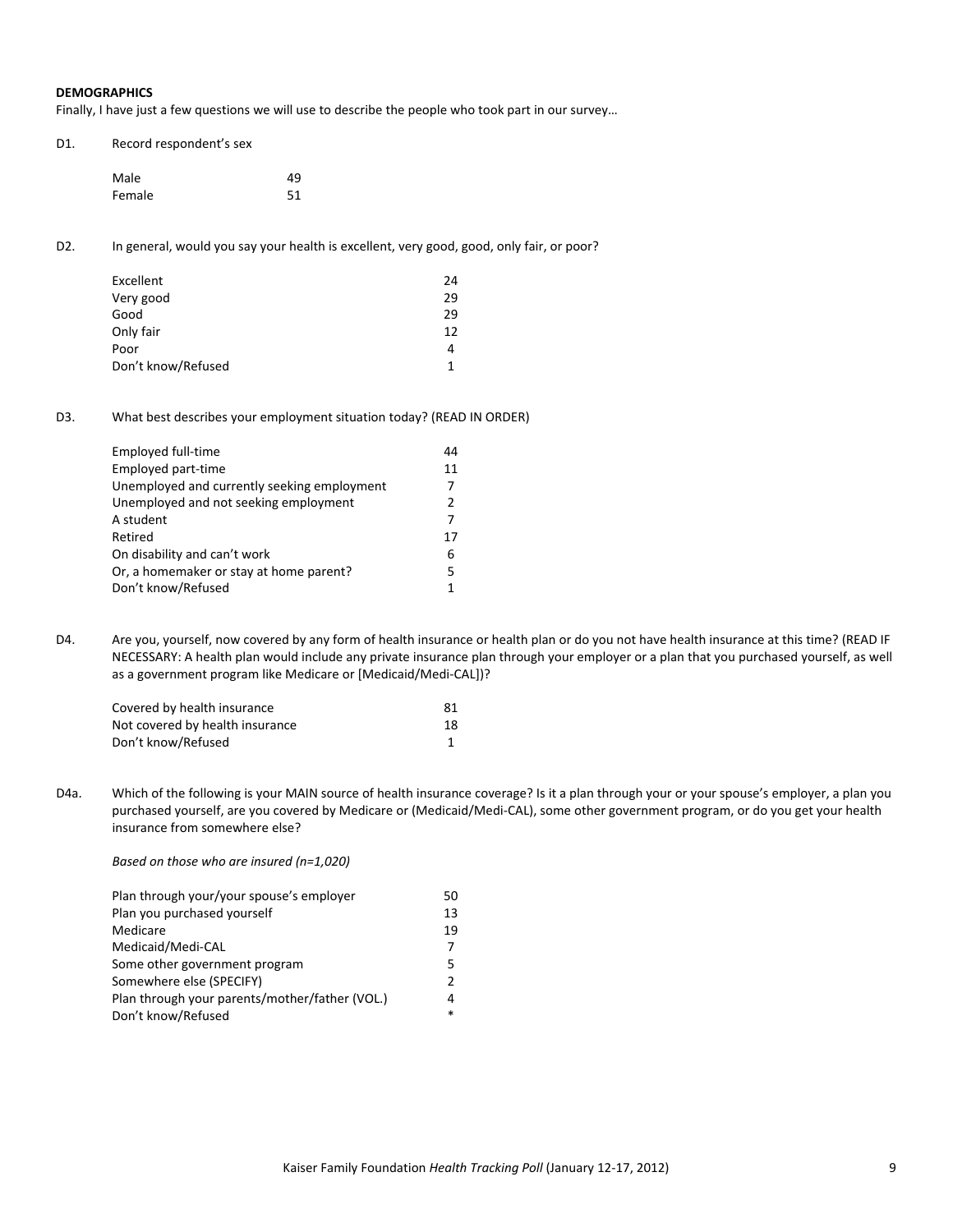| Summary of D4 and D4a based on total      |    |        |
|-------------------------------------------|----|--------|
| Covered by health insurance               | 81 |        |
| Employer or spouse's employer             |    | 40     |
| Self-purchased plan                       |    | 11     |
| Medicare                                  |    | 15     |
| Medicaid/Medi-CAL                         |    | 5      |
| Other government program                  |    | 4      |
| Somewhere else                            |    | 2      |
| Plan through parents/mother/father (VOL.) |    | 3      |
| Don't know/Refused                        |    | $\ast$ |
| Not covered by health insurance           | 18 |        |
| Don't know/Refused                        | 1  |        |

# D5. What is your age? (RECORD EXACT AGE AS TWO‐DIGIT CODE.)

D6. (ASK IF DON'T KNOW OR REFUSED AGE) Could you please tell me if you are between the ages of (READ LIST)…

| 18-29              | 19 |
|--------------------|----|
| 30-49              | 36 |
| 50-64              | 27 |
| 65 and older       | 17 |
| Don't know/Refused |    |
|                    |    |

## D7. What is your religion - Protestant, Roman Catholic, Jewish, some other religion, or no religion?

| Protestant (Baptist, Christian, Episcopalian, Jehovah's Witness, Lutheran, Methodist, Presbyterian, etc.) | 52     |
|-----------------------------------------------------------------------------------------------------------|--------|
| Roman Catholic/Catholic                                                                                   | 21     |
| Jewish                                                                                                    |        |
| Mormon (Church of Jesus Christ of Latter Day Saints)                                                      |        |
| Orthodox Church (Greek Orthodox, Russian Orthodox, etc.)                                                  | *      |
| Islam/Muslim                                                                                              | $\ast$ |
| <b>Buddhist</b>                                                                                           | $\ast$ |
| Hindu                                                                                                     |        |
| Other religion (SPECIFY)                                                                                  |        |
| No religion/Atheist/Agnostic                                                                              | 14     |
| Don't know/Refused                                                                                        | 6      |

## D7a. Do you think of yourself as Christian, or not?

*Based on other religion, don't know religion, or refused (n=98)*

| Yes, Christian     | 35. |  |
|--------------------|-----|--|
| No, not Christian  | 18  |  |
| Don't know/Refused | 47  |  |

# D7b. Do you happen to be a born-again or Evangelical Christian, or not?

#### *Based on Protestants and Christians (n=698)*

| Yes, born-again or Evangelical    | 47 |  |
|-----------------------------------|----|--|
| No, not born-again or Evangelical | 47 |  |
| Don't know/Refused                |    |  |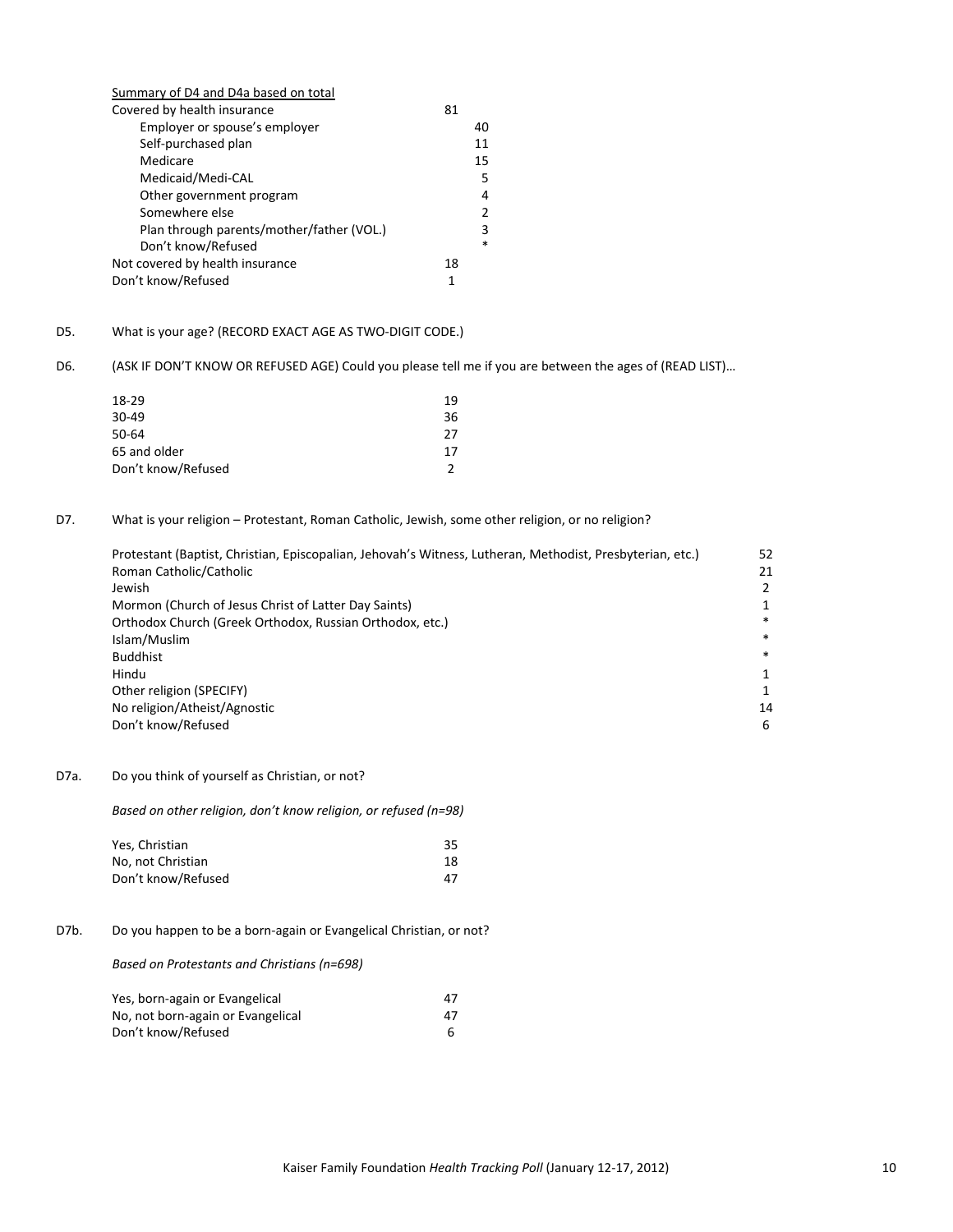| Summary of D7, D7a, and D7b Based on Total           |        |    |
|------------------------------------------------------|--------|----|
| Total Protestant/Christian                           | 55     |    |
| Born-Again/Evangelical                               |        | 26 |
| Not Born-Again/Evangelical                           |        | 26 |
| Don't know/Refused                                   |        | 3  |
| Roman Catholic/Catholic                              | 21     |    |
| Jewish                                               | 2      |    |
| Mormon (Church of Jesus Christ of Latter Day Saints) | 1      |    |
| Orthodox Church (Greek or Russian Orthodox, etc.)    | *      |    |
| Islam/Muslim                                         | $\ast$ |    |
| <b>Buddhist</b>                                      | $\ast$ |    |
| Hindu                                                | 1      |    |
| Other religion                                       | 1      |    |
| No religion/Atheist/Agnostic                         | 14     |    |
| Don't know/Refused                                   | 4      |    |
|                                                      |        |    |

D8. In politics today, do you consider yourself a [ROTATE: Republican, Democrat/Democrat, Republican], an Independent, or what?

| Republican                                   | 22 |
|----------------------------------------------|----|
| Democrat                                     | 36 |
| Independent                                  | 32 |
| Or what/Other/None/No preference/Other party | ີຊ |
| Don't know/Refused                           | 6. |

D8a. Do you LEAN more towards the [ROTATE: Republican Party or the Democratic Party/Democratic Party or the Republican Party]? [ROTATE ITEMS IN SAME ORDER AS D8]

D8/D8a. Combo Table based on total

| Republican/Lean Republican  | 33 |
|-----------------------------|----|
| Democrat/Lean Democratic    | 46 |
| Other/Don't lean/Don't know | 21 |
|                             |    |
| Five-Point Party ID         |    |
| Democrat                    | 36 |
| Independent Lean Democratic | 10 |
| Independent/Don't lean      | 20 |
| Independent Lean Republican | 11 |
| Republican                  | 22 |
| Undesignated                | 1  |

D8b. Would you say your views in most political matters are liberal, moderate or conservative?

| Liberal            | 23 |
|--------------------|----|
| Moderate           | 33 |
| Conservative       | 37 |
| Don't know/Refused |    |
|                    |    |

D8c. Do you consider yourself to be a supporter of the Tea Party movement, or not?

| Yes, supporter of Tea Party movement      | 22  |
|-------------------------------------------|-----|
| No, not a supporter of Tea Party movement | 69. |
| Don't know/Refused                        | 10  |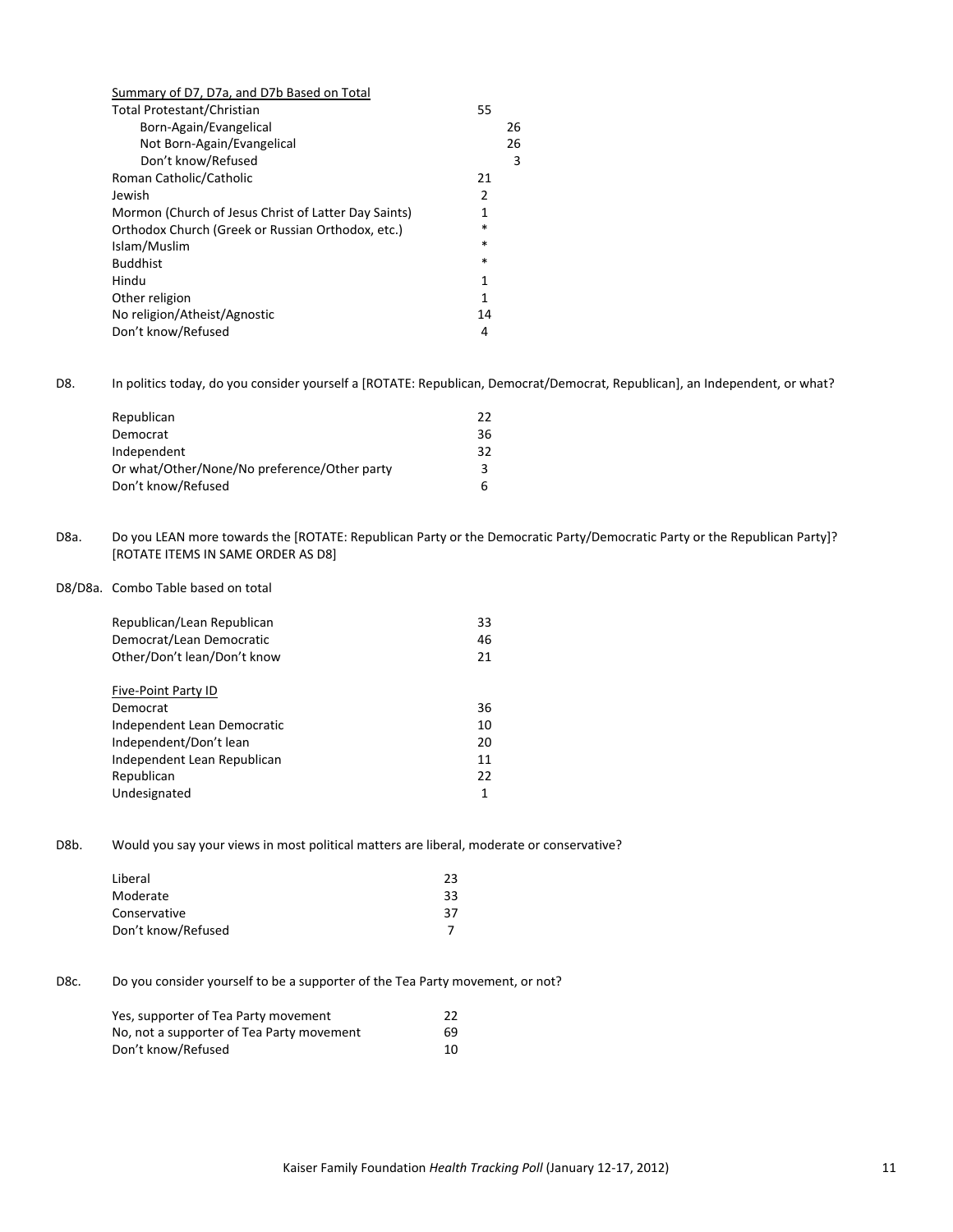D9. Some people are registered to vote and others are not. Are you currently registered to vote at your present address?

| Yes                | 81 |
|--------------------|----|
| No                 | 17 |
| Don't know/Refused |    |

D10. How often would you say you vote...always, nearly always, part of the time, or seldom?

*Based on registered voters (n=1,035)*

| Always             | 58            |
|--------------------|---------------|
| Nearly always      | 24            |
| Part of the time   | 11            |
| Seldom             | 5             |
| Never vote (VOL.)  | $\mathcal{P}$ |
| Other (VOL.)       | $\ast$        |
| Don't know/Refused | *             |
|                    |               |

| Summary of D9 and D10 based on total |    |        |
|--------------------------------------|----|--------|
| Yes, registered to vote              | 81 |        |
| Always vote                          |    | 47     |
| Nearly always vote                   |    | 19     |
| Vote part of the time                |    | 9      |
| Seldom vote                          |    | 4      |
| Never vote (VOL.)                    |    | 1      |
| Other (VOL.)                         |    | $\ast$ |
| Don't know how often                 |    | $\ast$ |
| No, not registered                   | 17 |        |
| Don't know/Refused                   | 2  |        |
|                                      |    |        |

D10a. How likely are you to vote in the REPUBLICAN presidential primary or caucus in your state? Very likely, somewhat likely, not too likely, or not at all likely?

*Based on registered voters (n=1,035)*

| Very likely          | 38 |
|----------------------|----|
| Somewhat likely      | 14 |
| Not too likely       | q  |
| Not at all likely    | 35 |
| Already voted (VOL.) |    |
| Don't know/Refused   | 4  |

| Summary of D10 and D10a based on total |        |
|----------------------------------------|--------|
| Yes, registered to vote                | 81     |
| Very likely                            | 31     |
| Somewhat likely                        | 12     |
| Not too likely                         | 7      |
| Not at all likely                      | 28     |
| Already voted (VOL.)                   | $\ast$ |
| Don't know/Refused                     | 3      |
| No, not registered                     | 17     |
| Don't know/Refused                     | 2      |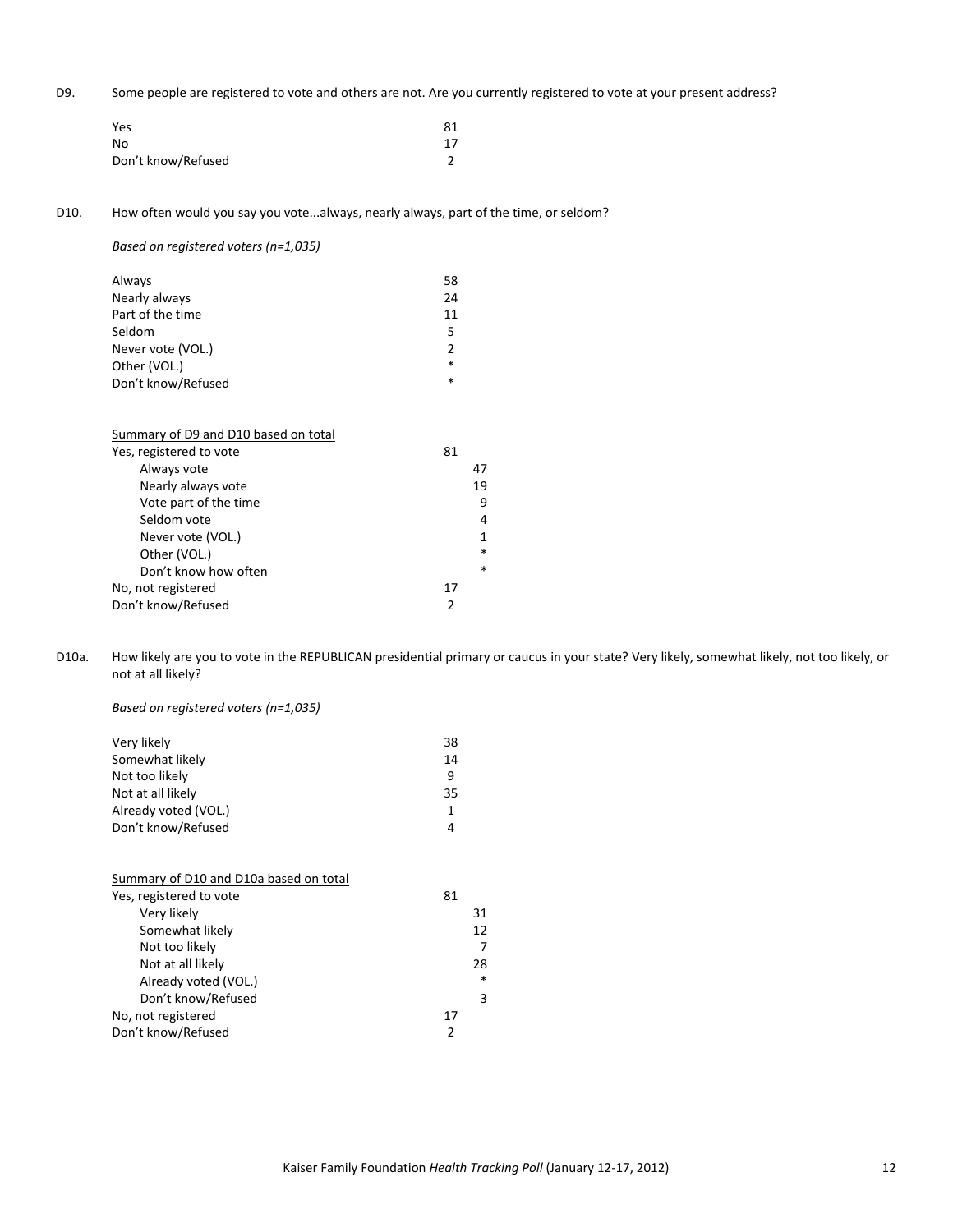D11. What is the LAST grade or class that you COMPLETED in school? (DO NOT READ)

| None, or grade 1-8                                                                                                       | $\mathcal{P}$ |
|--------------------------------------------------------------------------------------------------------------------------|---------------|
| High school incomplete (grades 9-11)                                                                                     | 9             |
| High school graduate (grade 12 or GED certificate)                                                                       | 30            |
| Technical, trade or vocational school AFTER high school                                                                  | 3             |
| Some college, no four-year degree (includes associate degree)                                                            | 24            |
| College graduate (B.S., B.A., or other four-year degree)                                                                 | 16            |
| Post-graduate or professional schooling after college<br>(e.g., toward a Master's degree or Ph.D; law or medical school) | 13            |
| Don't know/Refused                                                                                                       | 2             |

- D12. Are you, yourself, of Hispanic or Latino background, such as Mexican, Puerto Rican, Cuban, or some other Spanish background?
- D13. What is your race? Are you white, black, Asian or some other race? (IF RESPONDENT SAYS HISPANIC ASK: Do you consider yourself a white Hispanic or a black Hispanic?)

| White, non-Hispanic                     | 66 |    |
|-----------------------------------------|----|----|
| Total non-White                         | 30 |    |
| Black or African-American, non-Hispanic |    | 11 |
| <b>Hispanic</b>                         |    | 12 |
| Asian, non-Hispanic                     |    | 3  |
| Other/Mixed race, non-Hispanic          |    | 3  |
| Undesignated                            | 4  |    |

BIRTH HISP. Were you born in the United States, on the island of Puerto Rico, or in another country?

*Based on Hispanics (n=126)*

| U.S.               | 48 |
|--------------------|----|
| Puerto Rico        |    |
| Another country    | 47 |
| Don't know/Refused |    |

D14. Last year—that is, in 2011—what was your total family income from all sources, before taxes? Just stop me when I get to the right category. (READ)

| Less than \$20,000              | 17 |
|---------------------------------|----|
| \$20,000 to less than \$30,000  | 12 |
| \$30,000 to less than \$40,000  | 11 |
| \$40,000 to less than \$50,000  | 9  |
| \$50,000 to less than \$75,000  | 12 |
| \$75,000 to less than \$90,000  | 7  |
| \$90,000 to less than \$100,000 | 4  |
| \$100,000 or more               | 11 |
| Don't know/Refused              | 17 |
|                                 |    |

END OF INTERVIEW: That's all the questions I have. Thanks for your time.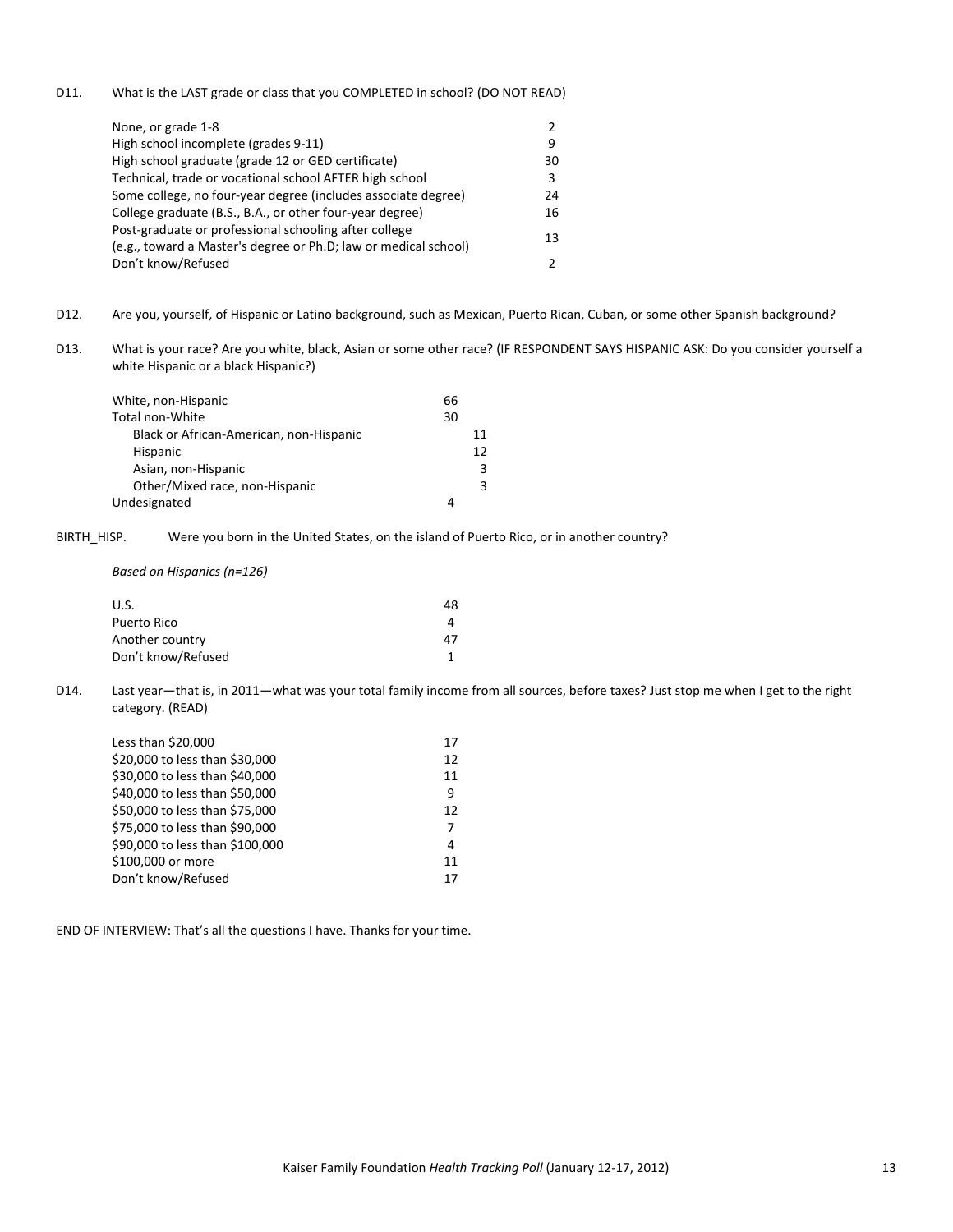### Trend Information:

- 12/11: Kaiser Family Foundation *Kaiser Health Tracking Poll* (December 8‐13, 2011)
- 11/11: Kaiser Family Foundation *Kaiser Health Tracking Poll* (November 10‐15, 2011)
- 10/11: Kaiser Family Foundation *Kaiser Health Tracking Poll* (October 13‐18, 2011)
- 09/11: Kaiser Family Foundation *Kaiser Health Tracking Poll* (September 7‐12, 2011)
- 08/11: Kaiser Family Foundation *Kaiser Health Tracking Poll* (August 10‐15, 2011)
- 07/11: Kaiser Family Foundation *Kaiser Health Tracking Poll* (July 13‐18, 2011)
- 06/11 Kaiser Family Foundation *Kaiser Health Tracking Poll* (June 9‐14, 2011) 05/11: Kaiser Family Foundation *Kaiser Health Tracking Poll* (May 12‐17, 2011)
- 04/11: Kaiser Family Foundation *Kaiser Health Tracking Poll* (April 7‐12, 2011)
- 03/11: Kaiser Family Foundation *Kaiser Health Tracking Poll* (March 8‐13, 2011)
- 02/11: Kaiser Family Foundation *Kaiser Health Tracking Poll* (February 8‐13, 2011)
- 
- 01/11: Kaiser Family Foundation/Harvard School of Public Health *The Public's Health Care Agenda for the 112th Congress* (January 4‐14, 2011)
- 12/10: Kaiser Family Foundation *Kaiser Health Tracking Poll* (December 1‐6, 2010)
- 11/10: Kaiser Family Foundation *Kaiser Health Tracking Poll* (November 3‐6, 2010)
- 10/10: Kaiser Family Foundation *Kaiser Health Tracking Poll* (October 5‐10, 2010)
- 09/10: Kaiser Family Foundation *Kaiser Health Tracking Poll* (September 14‐19, 2010)
- 08/10: Kaiser Family Foundation *Kaiser Health Tracking Poll* (August 16‐22, 2010)
- 07/10: Kaiser Family Foundation *Kaiser Health Tracking Poll* (July 8‐13, 2010)
- 06/10: Kaiser Family Foundation *Kaiser Health Tracking Poll* (June 17‐22, 2010)
- 05/10: Kaiser Family Foundation *Kaiser Health Tracking Poll* (May 11‐16, 2010)
- 04/10: Kaiser Family Foundation *Kaiser Health Tracking Poll* (April 9‐14, 2010)
- 03/10: Kaiser Family Foundation *Kaiser Health Tracking Poll* (March 10‐15, 2010)
- 02/10: Kaiser Family Foundation *Kaiser Health Tracking Poll* (February 11‐15, 2010)
- 01/10: Kaiser Family Foundation *Kaiser Health Tracking Poll* (January 7‐12, 2010)
- 12/09: Kaiser Family Foundation *Kaiser Health Tracking Poll* (December 7‐13, 2009)
- 11/09: Kaiser Family Foundation *Kaiser Health Tracking Poll* (November 5‐12, 2009)
- 10/09: Kaiser Family Foundation *Kaiser Health Tracking Poll* (October 8‐15, 2009)
- 09/09: Kaiser Family Foundation *Kaiser Health Tracking Poll* (September 11‐18, 2009)
- 08/09: Kaiser Family Foundation *Kaiser Health Tracking Poll* (August 4‐11, 2009)
- 07/09: Kaiser Family Foundation *Kaiser Health Tracking Poll* (July 7‐14, 2009)
- 06/09: Kaiser Family Foundation *Kaiser Health Tracking Poll* (June 1‐8, 2009)
- 04/09: Kaiser Family Foundation *Kaiser Health Tracking Poll* (April 2‐8, 2009)
- 02/09: Kaiser Family Foundation *Kaiser Health Tracking Poll* (February 3‐12, 2009)